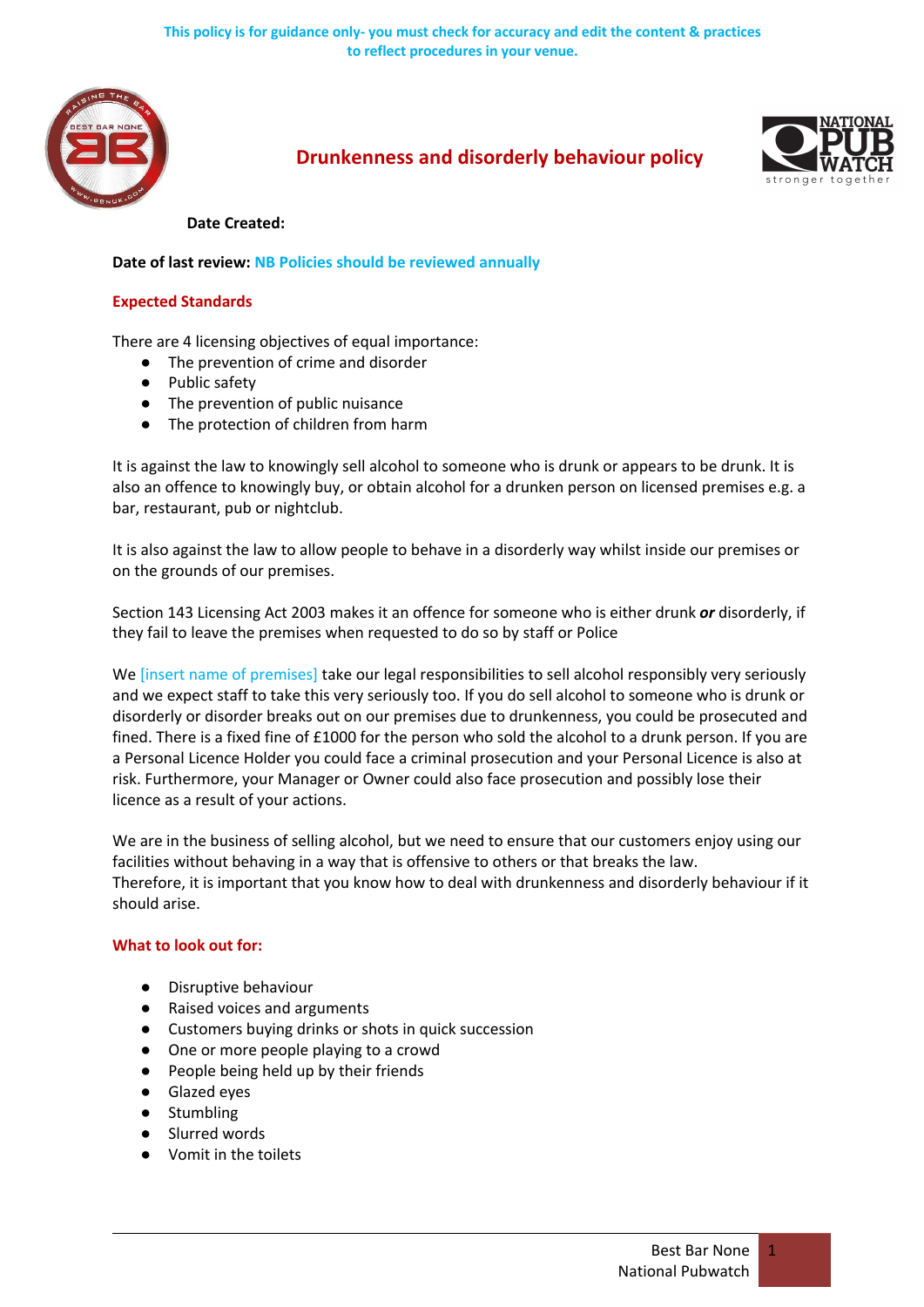### **This policy is for guidance only- you must check for accuracy and edit the content & practices to reflect procedures in your venue.**

At the other extreme, intoxicated persons can often be quiet or simply asleep. Keeping an eye on each of your customers will help you to identify potential problems early before they get out of control.

## **Our specific internal standards**

- We try to create a positive friendly welcoming and inclusive environment
- We train all our staff to ensure that they can serve customers as quickly and professionally as possible
- Do you try and avoid incentives to intoxication such as happy hours, 2 for 1 drinks, cocktails with more than 2 spirits, wine always sold in small glasses unless requested by the customer, shot glasses, top lines, buckets or limit the number of shots per person, or not serve spirits in anything more than doubles
- What are your specific rules for customers and how are they implemented e.g. no dancing on the tables, no caps inside, no smoking of vapes, no glassware outside.
- Devise a specific action plan so that staff know their responsibilities and who is responsible for what

## **When to step in and what to do**

Service should be refused to any customer who is or appears to be:

- drunk
- or any customer who is trying to buy a drink for someone who is or appears to be drunk
- or any customer(s) who are acting in a disorderly fashion that is related to drunkenness

It is generally better to intervene too early rather than too late. Steps should be as follows:

1. A quiet word with a problem customer(s) or group can often resolve the situation before an offence is committed.

If you think someone is drunk;

- a. politely refuse them explaining that it is company policy not to serve to people who may have had too much to drink, *it is a good idea to have clear signage to this effect* to de-personalise the issue] but you would happily provide them with a soft drink, tea, coffee or water [insert whether this should be free or not].
- b. If you think someone in a group of people is drunk politely refuse them explaining that it is company policy not to serve to people who may have had too much to drink, but you would happily provide them with a soft drink, tea, coffee or water. [insert whether this should be free or not]. The reason for this is because they may give the drunk person alcohol that they have bought. If they don't listen to you or you feel uncomfortable dealing with a situation then:
- 2. Escalate to [door staff, duty supervisor, manager]. Be polite but firm with the problem customer.
	- a. Do not serve them any more alcohol
	- b. If they are in a group, advise the group of your decision, and let them know that you can't serve them.
	- c. If the customer is aggressive, do not get aggressive back or say or do anything to worsen the situation, calmly explain that it is company policy and offer them a soft drink *[insert whether this should be free or not].*, give them a phone number and email *[insert venue specific]* that they can call during office hours to raise a complaint.